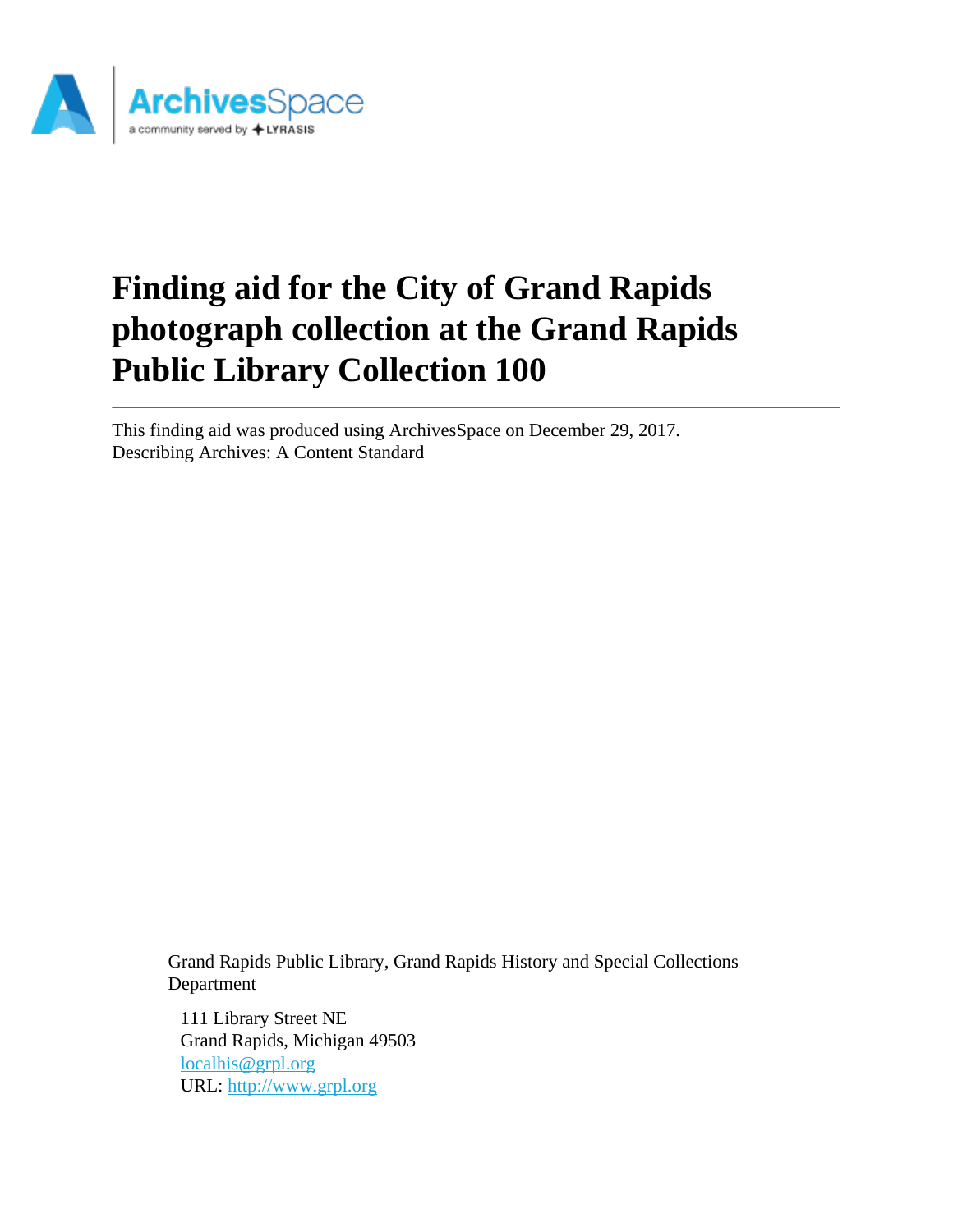# <span id="page-1-0"></span>**Table of Contents**

| Alpine Avenue, 1958 (2) Two views of intersection near Al's Trailer Mart and Alpine Auto Parts and |  |
|----------------------------------------------------------------------------------------------------|--|
|                                                                                                    |  |
|                                                                                                    |  |
|                                                                                                    |  |
|                                                                                                    |  |
|                                                                                                    |  |
|                                                                                                    |  |
|                                                                                                    |  |
|                                                                                                    |  |
|                                                                                                    |  |
|                                                                                                    |  |
|                                                                                                    |  |
|                                                                                                    |  |
|                                                                                                    |  |
|                                                                                                    |  |
|                                                                                                    |  |
|                                                                                                    |  |
|                                                                                                    |  |
|                                                                                                    |  |
|                                                                                                    |  |
|                                                                                                    |  |
|                                                                                                    |  |
|                                                                                                    |  |
|                                                                                                    |  |
|                                                                                                    |  |
|                                                                                                    |  |
|                                                                                                    |  |
|                                                                                                    |  |
|                                                                                                    |  |
|                                                                                                    |  |
|                                                                                                    |  |
|                                                                                                    |  |
|                                                                                                    |  |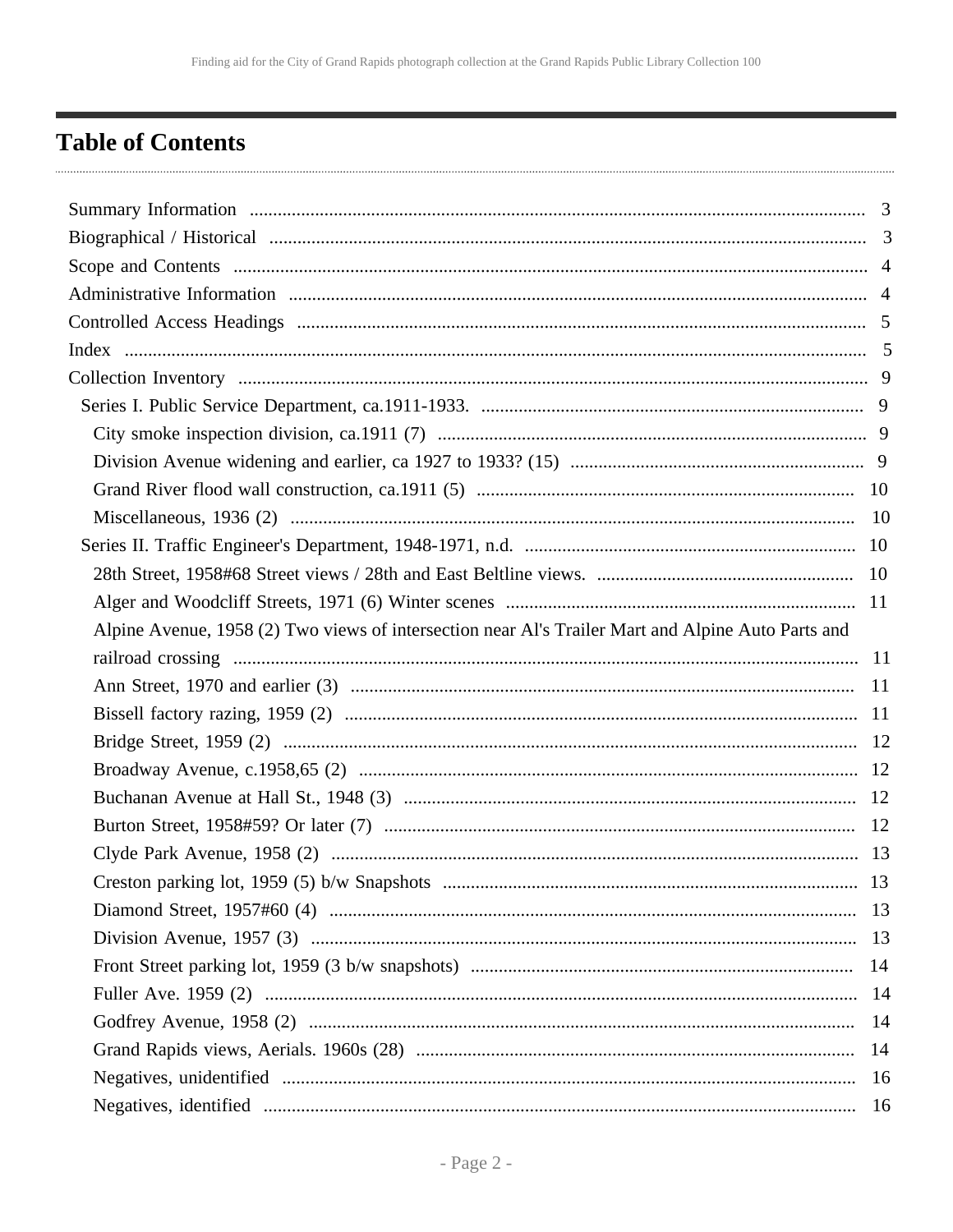## <span id="page-2-0"></span>**Summary Information**

| <b>Repository:</b>                                              | Grand Rapids Public Library, Grand Rapids History and Special<br><b>Collections Department</b>                                                                                                                                                                                                                                                                                                                                                                                                                                                     |
|-----------------------------------------------------------------|----------------------------------------------------------------------------------------------------------------------------------------------------------------------------------------------------------------------------------------------------------------------------------------------------------------------------------------------------------------------------------------------------------------------------------------------------------------------------------------------------------------------------------------------------|
| <b>Creator:</b>                                                 | Grand Rapids (Mich.). Traffic Engineer's Department                                                                                                                                                                                                                                                                                                                                                                                                                                                                                                |
| <b>Creator:</b>                                                 | Grand Rapids (Mich.). Public Service Department                                                                                                                                                                                                                                                                                                                                                                                                                                                                                                    |
| <b>Title:</b>                                                   | City of Grand Rapids photograph collection at the Grand Rapids Public<br>Library                                                                                                                                                                                                                                                                                                                                                                                                                                                                   |
| ID:                                                             | Collection 100                                                                                                                                                                                                                                                                                                                                                                                                                                                                                                                                     |
| <b>ID</b> [Archivists<br><b>Toolkit</b><br>Database::RESOURCE]: | 108                                                                                                                                                                                                                                                                                                                                                                                                                                                                                                                                                |
| Date [inclusive]:                                               | circa 1911-1971, n.d.                                                                                                                                                                                                                                                                                                                                                                                                                                                                                                                              |
| <b>Physical Description:</b>                                    | 1.5 Linear Feet Four boxes                                                                                                                                                                                                                                                                                                                                                                                                                                                                                                                         |
| Language of the<br><b>Material:</b>                             | English                                                                                                                                                                                                                                                                                                                                                                                                                                                                                                                                            |
| Abstract:                                                       | This collection includes photographs generated by two departments in<br>the City of Grand Rapids, Michigan. The Public Service Department<br>photos document efforts by the city smoke inspector to record air<br>pollution and public works projects in the city. The Traffic Engineer's<br>Department photos document various street, traffic and grade<br>separations in the city's street system. The images include the widening<br>of South Division Avenue in the 1920s, views of expressways and<br>aerial views from the 1960s and 1970s. |

**^** [Return to Table of Contents](#page-1-0)

# <span id="page-2-1"></span>**Biographical / Historical**

The City of Grand Rapids was organized in 1850, having been organized as a village in 1838. Through steady growth for approximately 100 years, the city has grown to cover 44 square miles.

No information on the history of the particular projects, or any other documents associated with the photo documentation projects is currently known.

**^** [Return to Table of Contents](#page-1-0)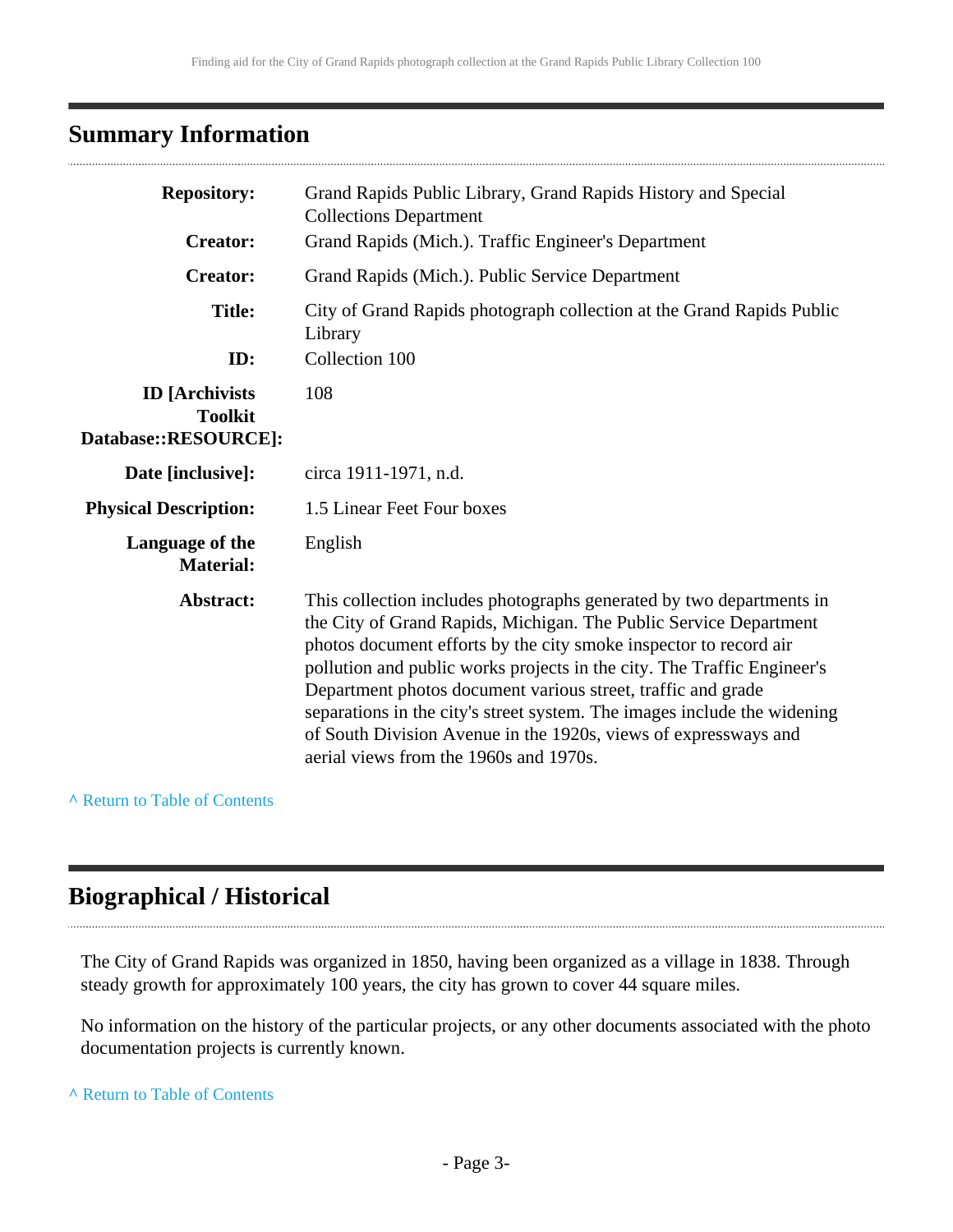# <span id="page-3-0"></span>**Scope and Contents**

The photographs in this collection were generated by two departments in the City of Grand Rapids, Michigan, providing a unique record of various streetscapes in the city.

The Public Service Department photos document efforts by the city smoke inspector to record air pollution as well as several public works projects in the city, such as the widening of Division Avenue in the 1920s.

The Traffic Engineer's Department photos document bridges, grade separations and traffic lanes. The series has many views of expressways throughout the city as well as many aerial views of the city from the 1960s and 1970s. The series also contains many negatives for which there are no positive reproductions in the collection.

The content listings essentially document the 4x5 negatives, though there appears to be some duplication of the basic images in some of the other undescribed negatives.

**^** [Return to Table of Contents](#page-1-0)

### <span id="page-3-1"></span>**Administrative Information**

#### **Publication Statement**

Grand Rapids Public Library, Grand Rapids History and Special Collections Department

111 Library Street NE Grand Rapids, Michigan 49503 [localhis@grpl.org](mailto:localhis@grpl.org) URL:<http://www.grpl.org>

#### **Immediate Source of Acquisition**

City of Grand Rapids, 1989. Unknown accession number.

**^** [Return to Table of Contents](#page-1-0)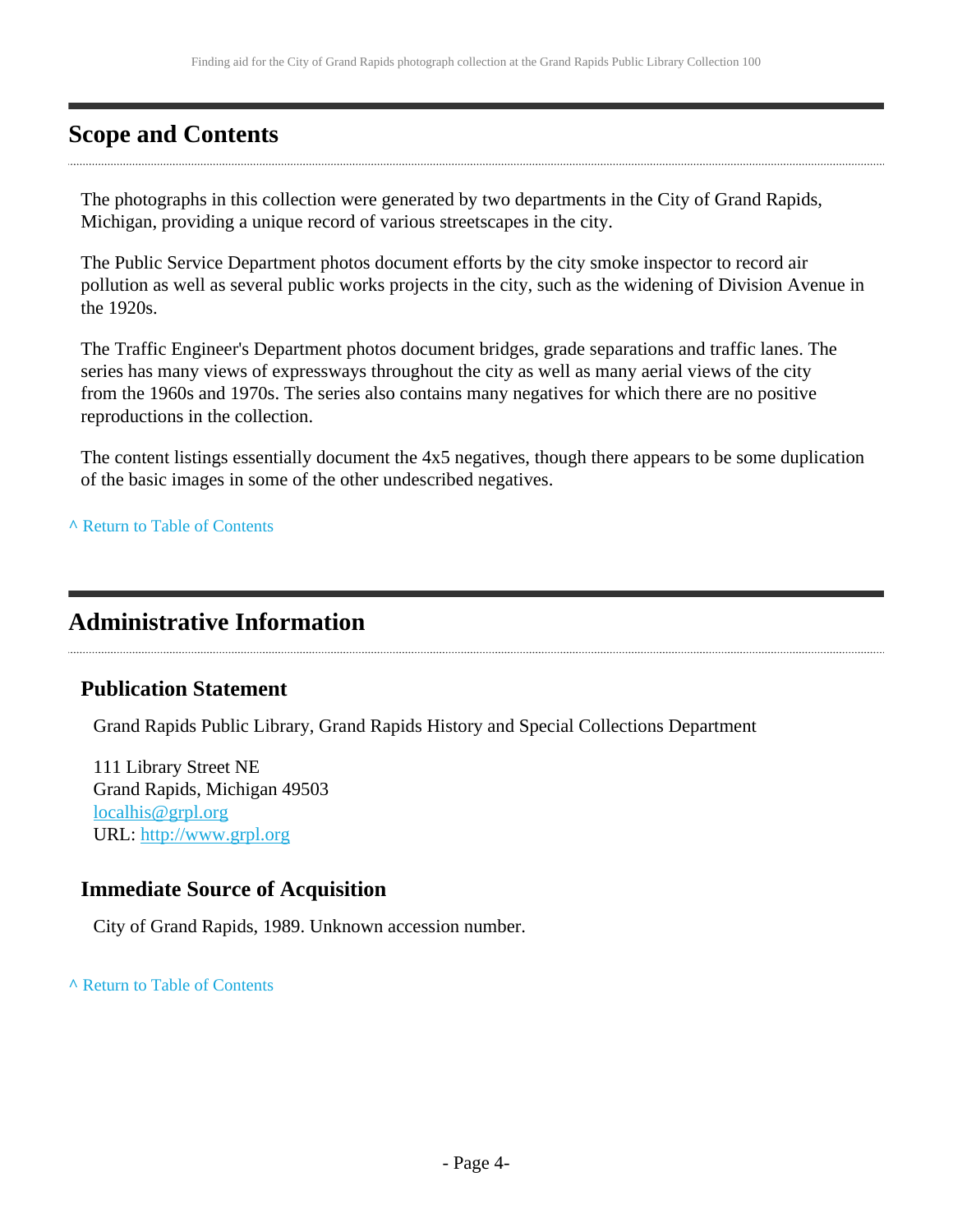### <span id="page-4-0"></span>**Controlled Access Headings**

- photographs
- Grand Rapids (Mich.) -- History -- Photographs
- Air quality management -- Michigan -- Grand Rapids
- Public works -- Michigan -- Grand Rapids

### <span id="page-4-1"></span>**Index**

- 28th Street views: box 1, folder 7
- 36th Street views: box 1, folder 8
- Alger Street views: box 1, folder 9
- Alpine Avenue bridge: box 3, negatives
- Alpine Avenue views: box 1, folder 10
- Ann Street bridge: box 3, negatives
- Ann Street views: box 1, folder 11
- Automobile dealerships: box 1, folder 2: box 2, folder 10
- Automobile service stations: box 1, folders 2, 6, 23, 25: box 2, folder 10
- Bissell factory razing: box 1, folder 12
- Blaine Avenue views: box 1, folder 13
- Bridge Street views: box 1, folder 14

Bridges: box 1, folders 3,4,7,10,11,15,17,20,24,27,30,31: box 2, folders 1,4,5,8,13,14,15,16,19,21,25,27,28,29,30,31: box 3, negatives

- Broadway Avenue bridge: box 3, negatives
- Broadway Avenue views: box 1, folder 15
- Buchanan Avenue views: box 1, folder 16
- Burton at Nelson views: box 3, negatives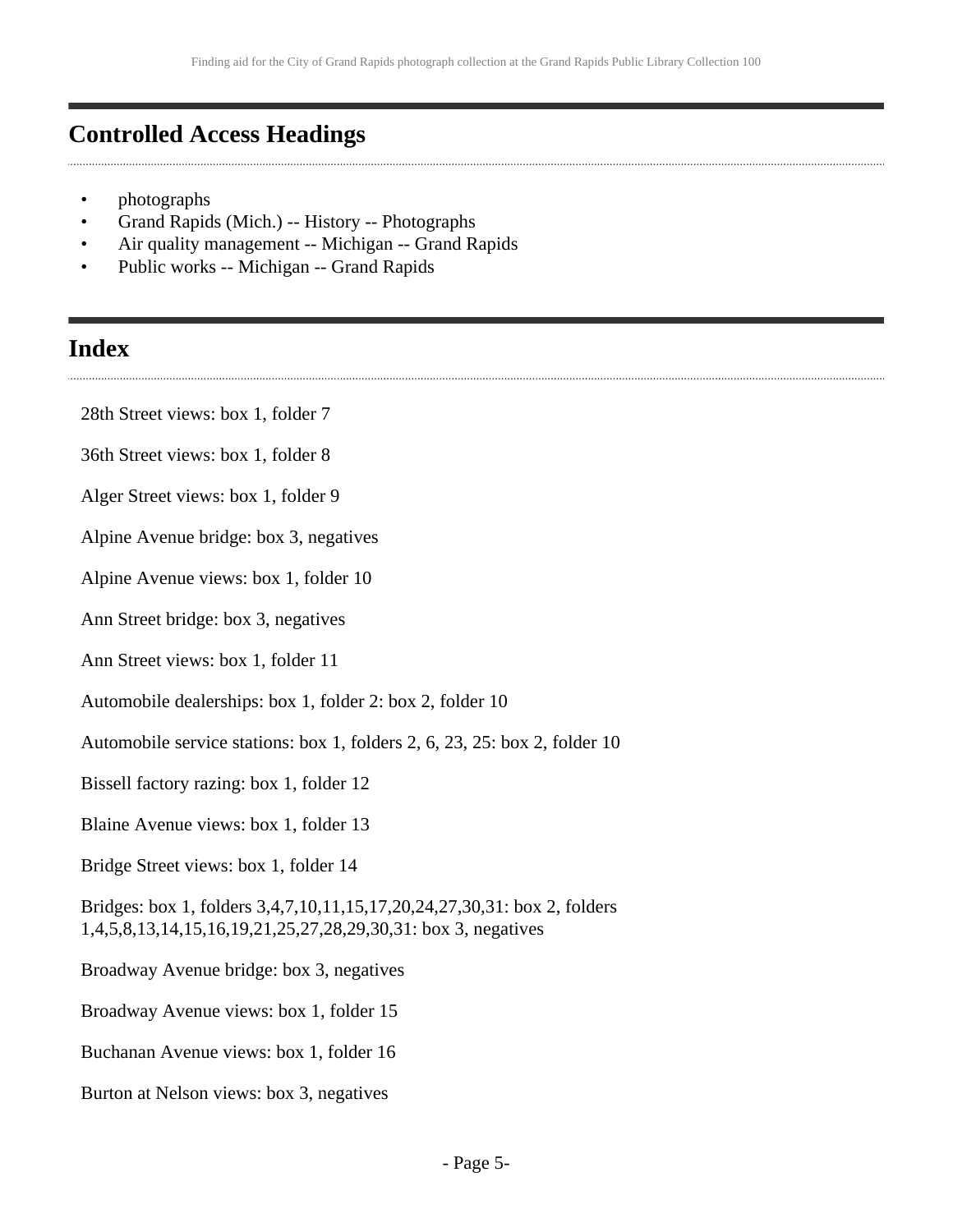- Burton Street overpass: box 3, negatives Burton Street views: box 1, folder 17 Century Avenue views: box 1, folder 18 Cherry Street views: box 1, folder 19 City smoke inspection division: box 1, folder 1 City County Building parking ramp: box 4, negatives Clyde Park Avenue views: box 1, folder 20 College Avenue views: box 1, folder 21 Columbia Storage warehouse: box 2, folder 6 Creston parking lot: box 1, folder 22 Diamond Street views: box 1, folder 23 Dickinson at Linden views: box 3, negatives Division Avenue views: box 1, folder 24 Division Avenue widening: box 1, folder 2 East Beltline aerials: box 4, negatives Eastbrook Mall: box 1, folder 7 Eastern Avenue (722) views: box 3, negatives Eastern Avenue views: box 1, folder 25 Franklin Avenue views: box 1, folders 3,26 Front Street parking lot: box 1, folder 28 Front Street views: box 1, folder 27 Fuller Avenue views: box 1, folder 29 Fulton Street views: box 1, folder 30 Godfrey Avenue views: box 1, folder 31
- Grand Rapids views: box 1, folders 1,32,33: box 4, negatives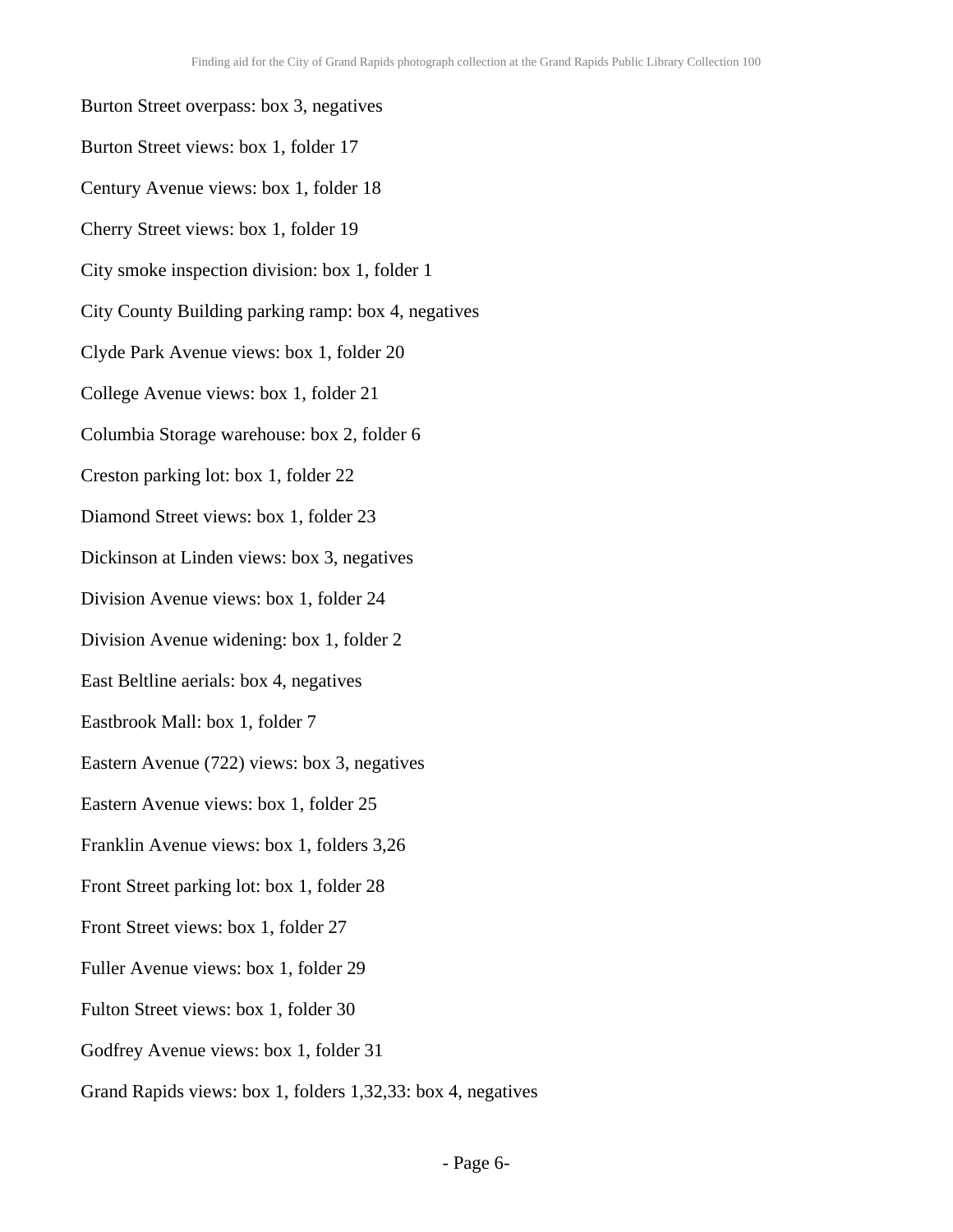#### Grand River flood wall construction: box 1, folder 5

- Grand River views: box 1, folder 4
- Grandville Avenue views: box 2, folder 1
- Hall at Giddings parking lot: box 3, negatives
- Hall Street views: box 2, folder 2
- Helicopter: box 2, folder 3
- I-196: box 3, negatives
- I-196 views: box 2, folder 5
- I-96 views: box 2, folder 4
- Interurban bridge parking: box 3, negatives
- Ionia Avenue views: box 2, folder 6
- John S. Noel building: box 1, folder 2
- Kalamazoo Avenue views: box 2, folder 7
- Kamstra Meat Market: box 1, folder 2
- Kingma Brothers Produce Center: box 2, folder 7
- Kirtland Street views: box 2, folder 8
- Knapp Avenue views: box 2, folder 9
- Lake Drive views: box 2, folder 10
- Lake Michigan Drive views: box 2, folder 11
- Leonard Street views: box 2, folder 12
- Madison Square parking lot: box 2, folder 13
- Market at Godfrey views: box 3, negatives
- Market Street views: box 2, folder 14
- Martin Auto Electric: box 1, folder 2
- Monroe Avenue views: box 2, folder 15: box 3, negatives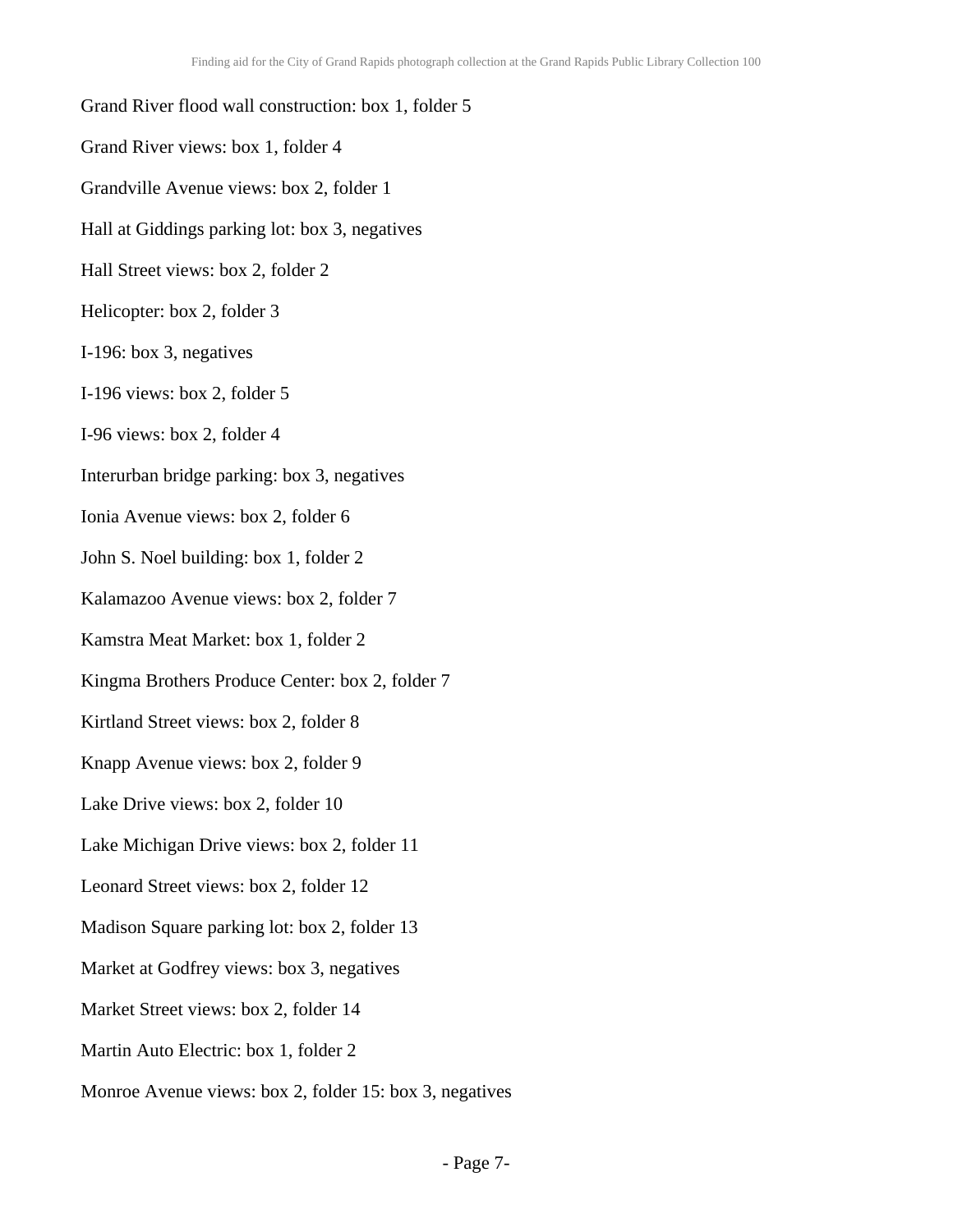- North Park Drive views: box 2, folder 16
- Norwood parking lot: box 3, negatives
- Ottawa Avenue views: box 2, folder 17
- Ottilia Street views: box 2, folder 18
- Oxford Street views: box 2, folder 19
- Parking lots: box 1, folders 22, 28: box 2, folder 13,20: box 3, negatives
- Parking ramps: box 4, negatives
- Pearl Street views: box 2, folder 21
- Produce centers: box 2, folder 7
- Scribner Avenue views: box 2, folder 22
- Sheldon Avenue views: box 2, folder 23
- Sherman Street views: box 2, folder 24
- Sixth Street bridge: box 3, negatives
- Sixth Street views: box 2, folder 25
- St. Andrew's Cathedral: box 1, folder 2
- Stocking Avenue views: box 2, folder 26
- Sutter Pontiac: box 2, folder 10
- Traffic accidents: box 1, folder 21
- Turner Avenue views: box 2, folder 27
- US 131: box 3, negatives
- US 131 aerials: box 4, Neg.
- US 131 views: box 2, folder 28
- Wealthy Street views: box 2, folder 30
- West River Drive views: box 2, folder 31: box 3, negatives
- Woodland Mall: box 1, folder 7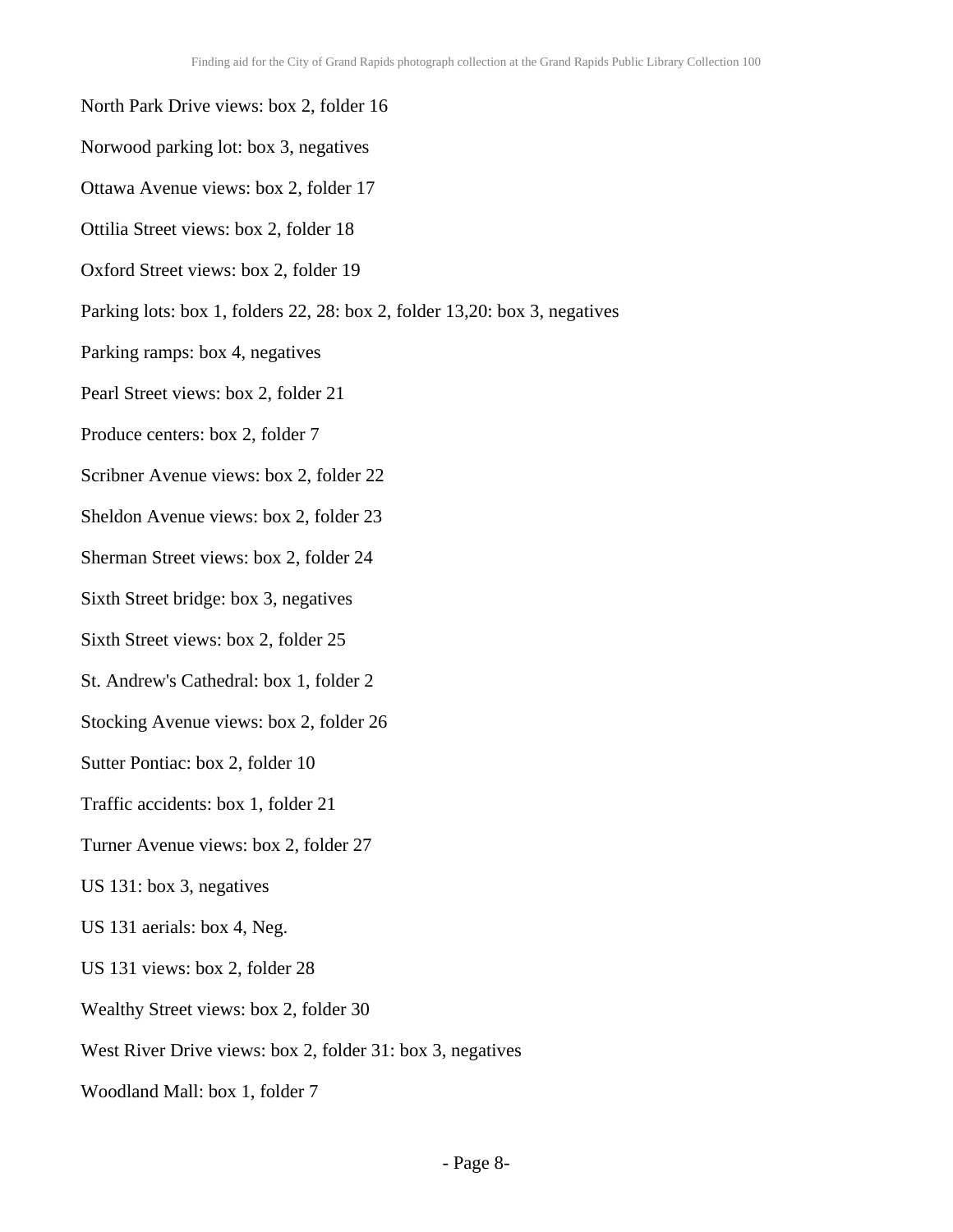#### **^** [Return to Table of Contents](#page-1-0)

## <span id="page-8-0"></span>**Collection Inventory**

#### <span id="page-8-1"></span>**Series I. Public Service Department, ca.1911-1933.**

#### <span id="page-8-2"></span>**City smoke inspection division, ca.1911 (7)**

| <b>Title/Description</b>                                                                           | <b>Instances</b> |          |  |
|----------------------------------------------------------------------------------------------------|------------------|----------|--|
| Hardware Supply Company birdseye                                                                   | Box 1            | Folder 1 |  |
| River front view, including iron foundry right, churches,                                          | Box 1            | Folder 1 |  |
| Railroad yard                                                                                      | Box 1            | Folder 1 |  |
| Western Michigan Transfers and Storage Co., Grand Rapids<br>Sticky Flypaper Co. area, and railways | Box 1            | Folder 1 |  |
| Railroad crossing near? Schroeder Co.                                                              | Box 1            | Folder 1 |  |
| Young Chaffee Furniture Co., Voigt, Herpolsheimer and Co.<br>rooftop view                          | Box 1            | Folder 1 |  |
| Unidentified factory                                                                               | Box 1            | Folder 1 |  |

### <span id="page-8-3"></span>**Division Avenue widening and earlier, ca 1927 to 1933? (15)**

| <b>Title/Description</b>                                                     | <b>Instances</b> |          |
|------------------------------------------------------------------------------|------------------|----------|
| 1. "600" F.F. Wood Motor Co., 201-211 Sheldon Ave. S.E.                      | Box 1            | Folder 2 |
| "604" Salant and Salant Shirts / Kent Awning and Tent Co.                    | Box 1            | Folder 2 |
| "628" Moline Cabinet Shop / 630 MARTIN autolectric Service                   | Box 1            | Folder 2 |
| 722 Division, Apartments / 726 Garage                                        | Box 1            | Folder 2 |
| "742" 2 men facing camera near vacant lot. Hardware store at<br>left. Autos. | Box 1            | Folder 2 |
| John Kamstra Meat Market, 822 Division Ave. S.                               | Box 1            | Folder 2 |
| St. Andrews (2xx-3xx Sheldon) Division St. view, ca. 1927                    | Box 1            | Folder 2 |
| John S. Noel, electrical supply, 112-117 Division.                           | Box 1            | Folder 2 |
| 420 Division / 424 "The Lowes" L. Kleiman and Sons,<br>Department Store.     | Box 1            | Folder 2 |
| Red Crown Gasoline, 444 Division Kuennen Burkholder Co.<br>sign.             | Box 1            | Folder 2 |
| House, 500 block Division                                                    | Box 1            | Folder 2 |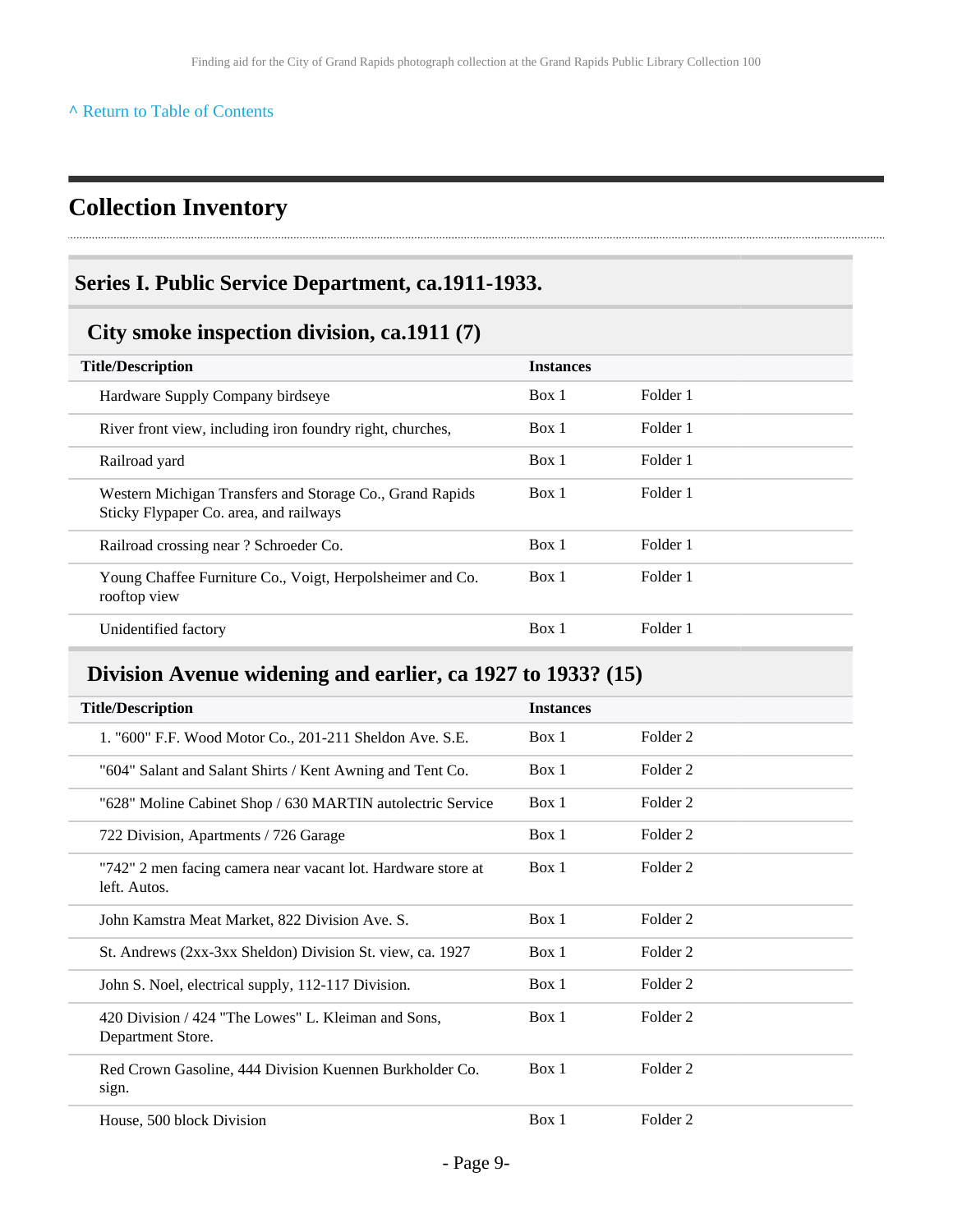| North from Sycamore St., Aug. 31, 1933 / Jos. Toro Billard<br>Parlor, 645 Division / W.E. Praeger 635 / 634-646 Division. | Box 1 | Folder 2 |
|---------------------------------------------------------------------------------------------------------------------------|-------|----------|
| Looking north from Buckley St. Aug. 31, 1933 / White Front<br>Market / Michigan Motors, 514-516 Division.                 | Box 1 | Folder 2 |
| North from Hall St., Aug. 31, 1933 / 1151 Division.                                                                       | Box 1 | Folder 2 |
| Franklin Fuel, Franklin Avenue, bridge. ca. 1935 (1)                                                                      | Box 1 | Folder 3 |
| Grand River view. Public Service Dept., City Markets Division,<br>City Wholesale Market Grounds at night. ca.1911 (1)     | Box 1 | Folder 4 |

## <span id="page-9-0"></span>**Grand River flood wall construction, ca.1911 (5)**

| <b>Title/Description</b>                                                                          | <b>Instances</b> |          |
|---------------------------------------------------------------------------------------------------|------------------|----------|
| Black indistinguishable view with smoke stacks and water tower<br>center right                    | Box 1            | Folder 5 |
| Wall with excavation, telephone pole leaning right.                                               | Box 1            | Folder 5 |
| Braces supporting wall, with 3 men at work. One man near<br>center had measuring device on tripod | Box 1            | Folder 5 |
| Tunnel like wire construction                                                                     | Box 1            | Folder 5 |
| Tunnel like wire construction with motor on top.                                                  | Box 1            | Folder 5 |

#### <span id="page-9-1"></span>**Miscellaneous, 1936 (2)**

| <b>Title/Description</b>                                                                                                                 | <i>Instances</i> |          |
|------------------------------------------------------------------------------------------------------------------------------------------|------------------|----------|
| Two men standing on a field of white, with industrial landscape<br>in background. Probably City wholesale market grounds, Market<br>Ave. | Box 1            | Folder 6 |
| Dec. 4, 1936 Possibly WPA Road construction near Gulf<br>Service Station.                                                                | Box 1            | Folder 6 |

#### **^** [Return to Table of Contents](#page-1-0)

#### <span id="page-9-2"></span>**Series II. Traffic Engineer's Department, 1948-1971, n.d.**

### <span id="page-9-3"></span>**28th Street, 1958#68 Street views / 28th and East Beltline views.**

| <b>Title/Description</b>                                                                   | <b>Instances</b> |                     |
|--------------------------------------------------------------------------------------------|------------------|---------------------|
| New York Central overpass, possibly near Eastern or Division                               | Box 1            | Folder <sub>7</sub> |
| New York Central overpass with Muller's bakery in background                               | Box 1            | Folder 7            |
| New York Central overpass with sign for Kerr Building Parking,<br>and billboards. Ca. 1958 | Box 1            | Folder <sub>7</sub> |
| Shopping mall with Wurzburgs, lagoon (body of water) in<br>background                      | Box 1            | Folder <sub>7</sub> |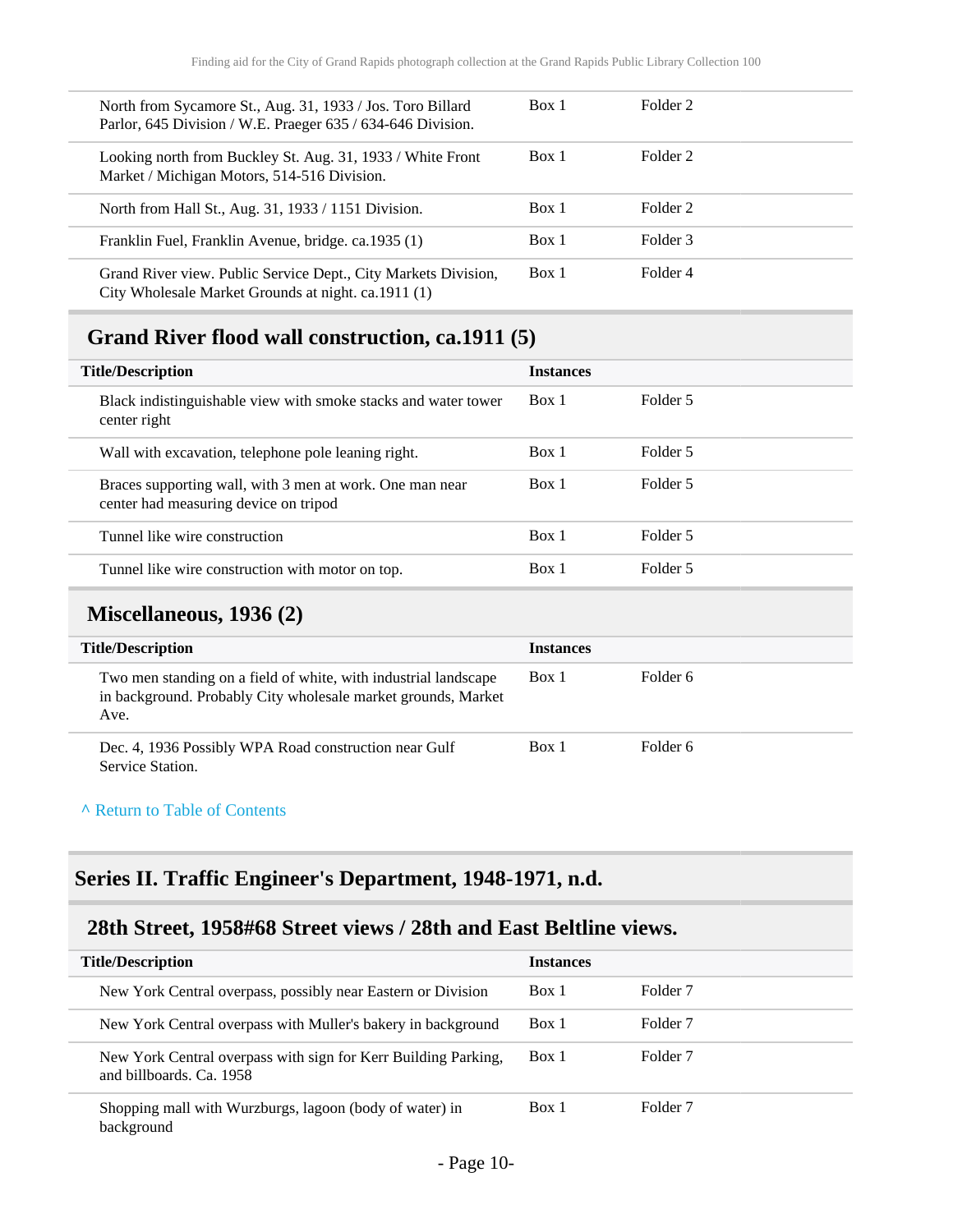| View South with mall at right and across the Beltline which<br>crosses the photo left to right. Apartments currently behind<br>Kohls in lower left corner.  | Box 1 | Folder <sub>7</sub> |
|-------------------------------------------------------------------------------------------------------------------------------------------------------------|-------|---------------------|
| View East along 28th, with the Beltline crossing in the center<br>of the photo left to right. Sears lower left, Wurzburg across the<br>Beltline upper left. | Box 1 | Folder <sub>7</sub> |
| View North along Beltline with 28th St. crossing center of photo<br>left to right. Wurzburg's center right.                                                 | Box 1 | Folder <sub>7</sub> |
| 36th Street and Division, May 1970. View in middle of traffic at<br>meridian. "Keep Right" sign. (1)                                                        | Box 1 | Folder 8            |

#### <span id="page-10-0"></span>**Alger and Woodcliff Streets, 1971 (6) Winter scenes**

| <b>Title/Description</b>                                                                  | <b>Instances</b> |          |
|-------------------------------------------------------------------------------------------|------------------|----------|
| "#1" written in black marker, bottom center. View up street to<br>curve right.            | Box 1            | Folder 9 |
| "#3", road at curve right. "Keep Right" sign. "Open Bible"<br>Church" sign in field left. | Box 1            | Folder 9 |
| #5", Stop sign for 3-way stop. "all traffic must turn" [left or<br>right sign.            | Box 1            | Folder 9 |
| "#7". Street view                                                                         | Box 1            | Folder 9 |
| "#8", Street view with truck parked at end of road.                                       | Box 1            | Folder 9 |
| "#9" View up hill with cars and houses left.                                              | Box 1            | Folder 9 |

### <span id="page-10-1"></span>**Alpine Avenue, 1958 (2) Two views of intersection near Al's Trailer Mart and Alpine Auto Parts and railroad crossing**

| <b>Title/Description</b>                                                                       | <b>Instances</b> |           |
|------------------------------------------------------------------------------------------------|------------------|-----------|
| Auto parts left. Alloys Corp. on building at right.                                            | Box 1            | Folder 10 |
| Opposite direction view with Al's Trailer Mart at left, auto parts<br>across street from Al's. | Box 1            | Folder 10 |
|                                                                                                |                  |           |

### <span id="page-10-2"></span>**Ann Street, 1970 and earlier (3)**

| <b>Title/Description</b>                           | <b>Instances</b> |           |
|----------------------------------------------------|------------------|-----------|
| View down road to bridge. Dividing line down road. | Box 1            | Folder 11 |
| Detail from under bridge.                          | Box 1            | Folder 11 |
| View with sign "Pedestrians Keep Off"              | Box 1            | Folder 11 |
|                                                    |                  |           |

## <span id="page-10-3"></span>**Bissell factory razing, 1959 (2)**

| <b>Title/Description</b> | <b>Instances</b> |  |
|--------------------------|------------------|--|
|--------------------------|------------------|--|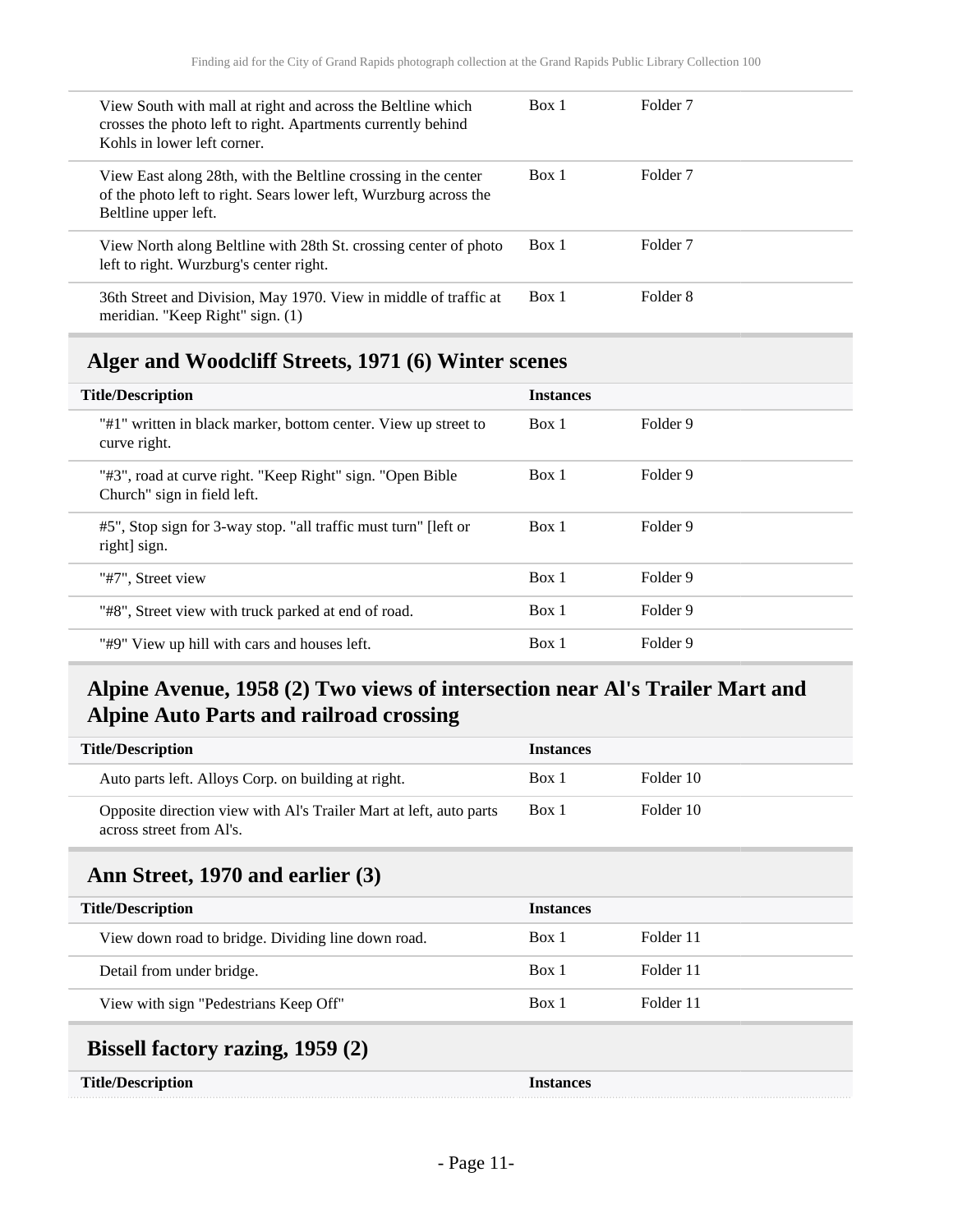| Nov. 6, 1959. Image printed on diagonal. Shows 3 men, one<br>climbing a ladder to the bad of a smoke stack, with building at<br>right, watertower on top. | Box 1 | Folder 12 |  |
|-----------------------------------------------------------------------------------------------------------------------------------------------------------|-------|-----------|--|
| Bissell cleanup. Trucks and bull dozer in building demolition<br>zone.                                                                                    | Box 1 | Folder 12 |  |
| "Blain" sic, Blaine Avenue, Dec. 1959 (1) Residential street<br>view.                                                                                     | Box 1 | Folder 13 |  |

## <span id="page-11-0"></span>**Bridge Street, 1959 (2)**

| <b>Title/Description</b>                                                                        | <b>Instances</b> |           |
|-------------------------------------------------------------------------------------------------|------------------|-----------|
| Man hanging "Hill" street sign with light, while standing on a<br>ladder extended from a truck. | Box 1            | Folder 14 |
| View with sign in operation. "Scott and Bridge Hill sign made<br>by sign shop, 1959"--verso     | Box 1            | Folder 14 |

### <span id="page-11-1"></span>**Broadway Avenue, c.1958,65 (2)**

| <b>Title/Description</b>                                                                              | <b>Instances</b> |           |
|-------------------------------------------------------------------------------------------------------|------------------|-----------|
| 1958 view with black marker annotations at bridge. Load limit<br>sign at right. Railroad tracks left. | Box 1            | Folder 15 |
| 196 at Broadway. 2 level overpass. Annotations in black marker<br>across street at overpass.          | Box 1            | Folder 15 |

## <span id="page-11-2"></span>**Buchanan Avenue at Hall St., 1948 (3)**

| <b>Title/Description</b>                                                                                         | <b>Instances</b> |           |
|------------------------------------------------------------------------------------------------------------------|------------------|-----------|
| View South on Buchanan with truck next to pile of junk. Van<br>crossing railroad tracks on Hall St.              | Box 1            | Folder 16 |
| 2. Same views with truck turning South on Buchanan from Hall.<br>Verso notes on Abe ? being fined Dec. 15, 1948. | Box 1            | Folder 16 |
| 3. View of railroad tracks from front of junk shop, with autos.                                                  | Box 1            | Folder 16 |

#### <span id="page-11-3"></span>**Burton Street, 1958#59? Or later (7)**

| <b>Title/Description</b>                                                                          | <b>Instances</b> |           |
|---------------------------------------------------------------------------------------------------|------------------|-----------|
| View on Burton with annotations at bridge. Billboards, Standard<br>and Mobil service stations.    | Box 1            | Folder 17 |
| Nov. 1959, unidentified event? Men standing in middle of street.<br>Autos on either side.         | Box 1            | Folder 17 |
| Dec. 1, 1959. View down street at railroad crossing. Standard<br>station left, and billboards.    | Box 1            | Folder 17 |
| Burton Overpass, Dec. 1959. G.I. Body Shop? At right. Street<br>light at intersection. (2 copies) | Box 1            | Folder 17 |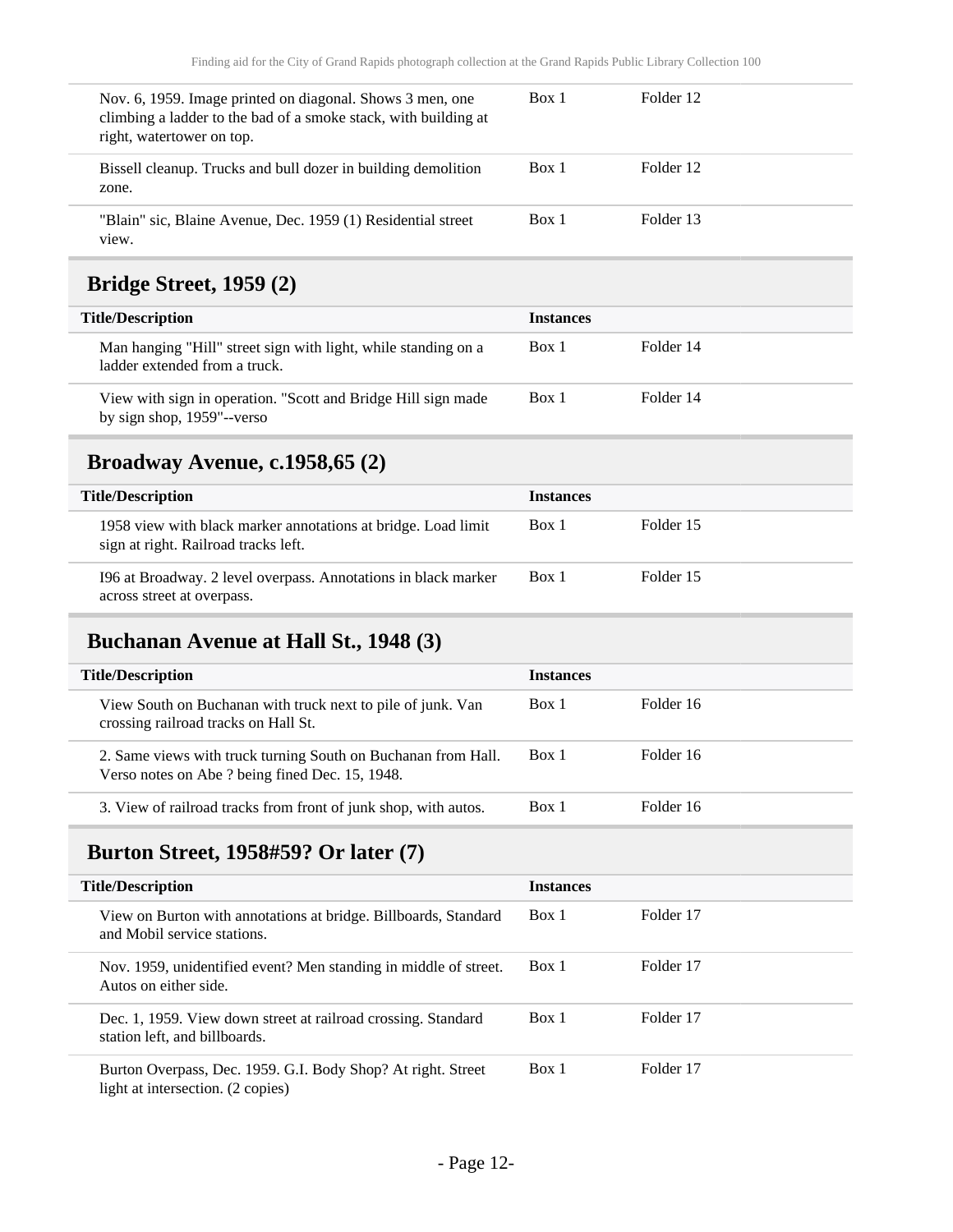| Box 1<br>Folder 17<br>Burton and Clyde Park, Nov. 1959. View down street. Mobil<br>gasoline station at right. Cities Service station at left.<br>Box 1<br>Folder 17<br>Burton St. Bridge. Barricade on left side of street. Street sign<br>near telephone pole at right.<br>Folder 18<br>Box 1<br>Relocation of Century Avenue, ca.1956 (1)<br>Folder 19<br>Box 1<br>Cherry Street at Lake Drive, near Diamond, ca. 1953 (1) |  |  |
|------------------------------------------------------------------------------------------------------------------------------------------------------------------------------------------------------------------------------------------------------------------------------------------------------------------------------------------------------------------------------------------------------------------------------|--|--|
|                                                                                                                                                                                                                                                                                                                                                                                                                              |  |  |
|                                                                                                                                                                                                                                                                                                                                                                                                                              |  |  |
|                                                                                                                                                                                                                                                                                                                                                                                                                              |  |  |
|                                                                                                                                                                                                                                                                                                                                                                                                                              |  |  |

## <span id="page-12-0"></span>**Clyde Park Avenue, 1958 (2)**

| <b>Title/Description</b>                                                             | <b>Instances</b> |           |
|--------------------------------------------------------------------------------------|------------------|-----------|
| View down street. Crossing street sign at left near telephone<br>pole.               | Box 1            | Folder 20 |
| View in opposite direction(?) with factory at left.                                  | Box 1            | Folder 20 |
| "Accident, College Avenue and Croften, Feb. 22, 1960" Pillow<br>Inc. at lower right. | Box 1            | Folder 21 |

# <span id="page-12-1"></span>**Creston parking lot, 1959 (5) b/w Snapshots**

| <b>Title/Description</b>                                          | <b>Instances</b> |           |
|-------------------------------------------------------------------|------------------|-----------|
| D. and C. Stores, Inc.                                            | Box 1            | Folder 22 |
| 4 views of entrance, including 2 with a sign to left of entrance. | Box 1            | Folder 22 |

#### <span id="page-12-2"></span>**Diamond Street, 1957#60 (4)**

| <b>Title/Description</b>                                                                                                                | <b>Instances</b> |           |  |
|-----------------------------------------------------------------------------------------------------------------------------------------|------------------|-----------|--|
| S. of Fulton. Valley City Coat and Apron Van parked across<br>side walk near Gulf station. Paul's Cut Rate diagonally across<br>street. | Box 1            | Folder 23 |  |
| Diamond at Lyon, lane marking 1958.                                                                                                     | Box 1            | Folder 23 |  |
| Diamond at Michigan. Texaco station and Zephyr station on<br>diagonal corners.                                                          | Box 1            | Folder 23 |  |
| Diamond South of Michigan. Bell Telephone working in traffic<br>land. View North toward intersection in 3, above.                       | Box 1            | Folder 23 |  |

## <span id="page-12-3"></span>**Division Avenue, 1957 (3)**

| <b>Title/Description</b>                                                                                                                     | <b>Instances</b> |           |
|----------------------------------------------------------------------------------------------------------------------------------------------|------------------|-----------|
| Division Ave. going under New York Central railroad overpass<br>toward intersection at 28th St. Seagram sign, Drive-in theatre<br>sign, etc. | Box 1            | Folder 24 |
| Blurry version of above.                                                                                                                     | Box 1            | Folder 24 |
| 1957. Man in crosswalk with factory behind. Sale sign for<br>Fletcher Realty Co. behind him left.                                            | Box 1            | Folder 24 |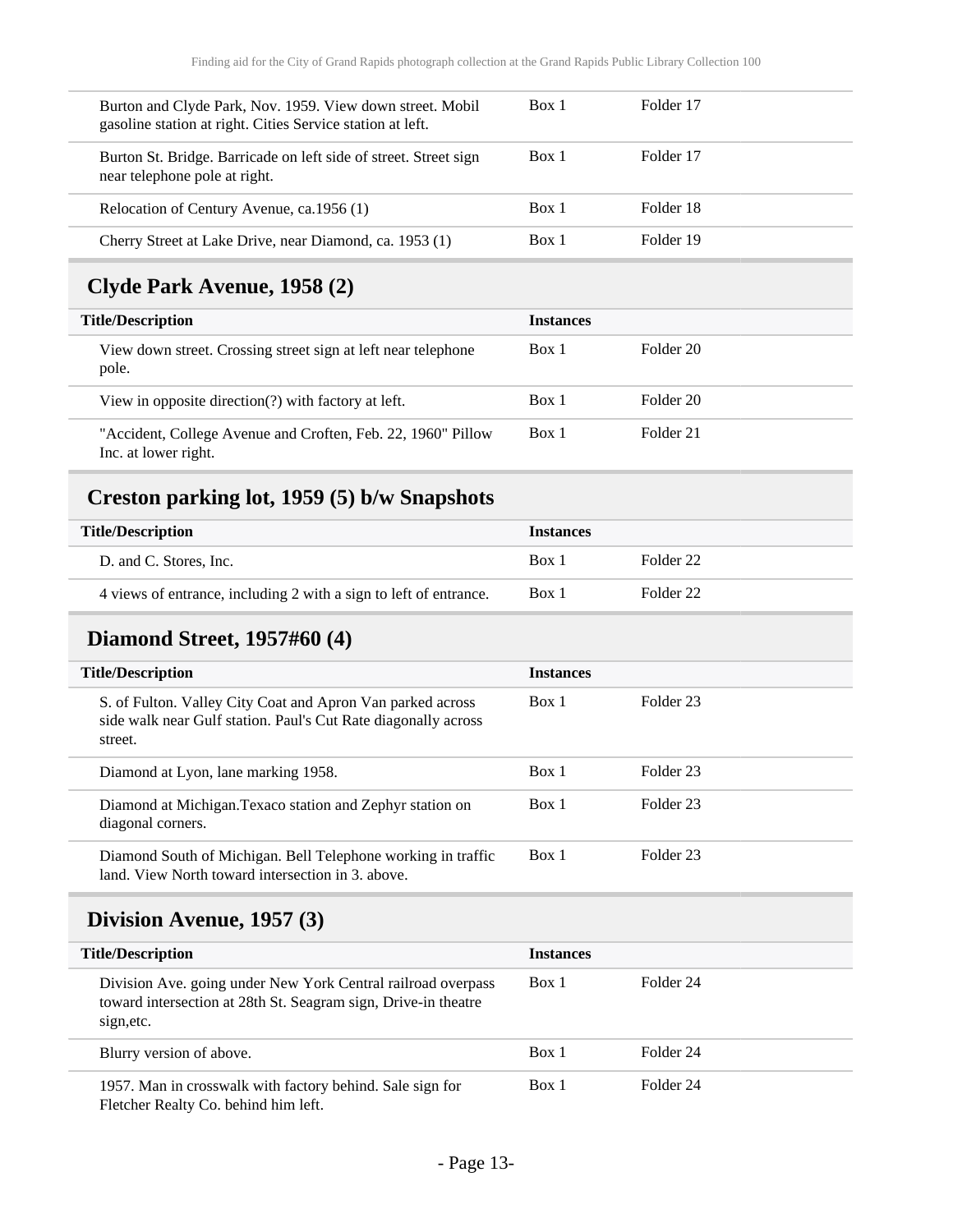| "Eastern and Crary, Fruit Town, William Heeren July 8, 1958,<br>C. Baker" | Box 1 | Folder 25 |  |
|---------------------------------------------------------------------------|-------|-----------|--|
| Franklin St., Grandville to overpass, Dec. 1959 (1)                       | Box 1 | Folder 26 |  |
| [Front Street, ca. 1963] (1)                                              | Box 1 | Folder 27 |  |

## <span id="page-13-0"></span>**Front Street parking lot, 1959 (3 b/w snapshots)**

| <b>Title/Description</b>                                                                                        | <b>Instances</b> |                      |
|-----------------------------------------------------------------------------------------------------------------|------------------|----------------------|
| Phil Osterhouse Dance Studio sign on building. Stryker<br>Hardware. Parking lot in foreground, other buildings. | Box 1            | Folder 28            |
| View down parking lot to Crescent Flour sign on building in<br>background                                       | Box 1            | Folder <sub>28</sub> |
| View across the river to the Welsh Auditorium                                                                   | Box 1            | Folder 28            |

## <span id="page-13-1"></span>**Fuller Ave. 1959 (2)**

| <b>Title/Description</b>                                         | <i><u><b>Instances</b></u></i> |           |
|------------------------------------------------------------------|--------------------------------|-----------|
| Fuller Avenue with Lake cross street.                            | Box 1                          | Folder 29 |
| GR Police Department. Identification Bureau photo. [Damaged]     | Box 1                          | Folder 29 |
| Fulton Street, with Front St. crossing in foreground, c.1963 (1) | Box 1                          | Folder 30 |

## <span id="page-13-2"></span>**Godfrey Avenue, 1958 (2)**

| <b>Title/Description</b>                                                              | <b>Instances</b> |           |
|---------------------------------------------------------------------------------------|------------------|-----------|
| West Michigan Lumber sign near bridge, with railroad tracks<br>crossing in foreground | Box 1            | Folder 31 |
| Opposing view, Shows a portion of the lumber building at left.                        | Box 1            | Folder 31 |

## <span id="page-13-3"></span>**Grand Rapids views, Aerials. 1960s (28)**

| <b>Title/Description</b>                                                                                                                                | <b>Instances</b> |           |
|---------------------------------------------------------------------------------------------------------------------------------------------------------|------------------|-----------|
| View approaching city center from the South. City center is<br>toward upper $\frac{1}{4}$ of image.                                                     | Box 1            | Folder 32 |
| View of city center, left, from the West.                                                                                                               | Box 1            | Folder 32 |
| View of the Pantlind, Wurzburg's, and Bishops Furniture Co.                                                                                             | Box 1            | Folder 32 |
| View to East from River, with Welsh Auditorium at center, and<br>Lyon St. into the horizon. Calder Plaza at center left in photo.                       | Box 1            | Folder 32 |
| View to East from river, with Monroe first cross street.<br>Vandenberg/Calder Plaza, Union Bank Building, Immanuel<br>Lutheran on the hill at Michigan. | Box 1            | Folder 32 |
| Near variant of above. Lighter, a bit fuzzy.                                                                                                            | Box 1            | Folder 32 |
| Variant of above. Fuzzy.                                                                                                                                | Box 1            | Folder 32 |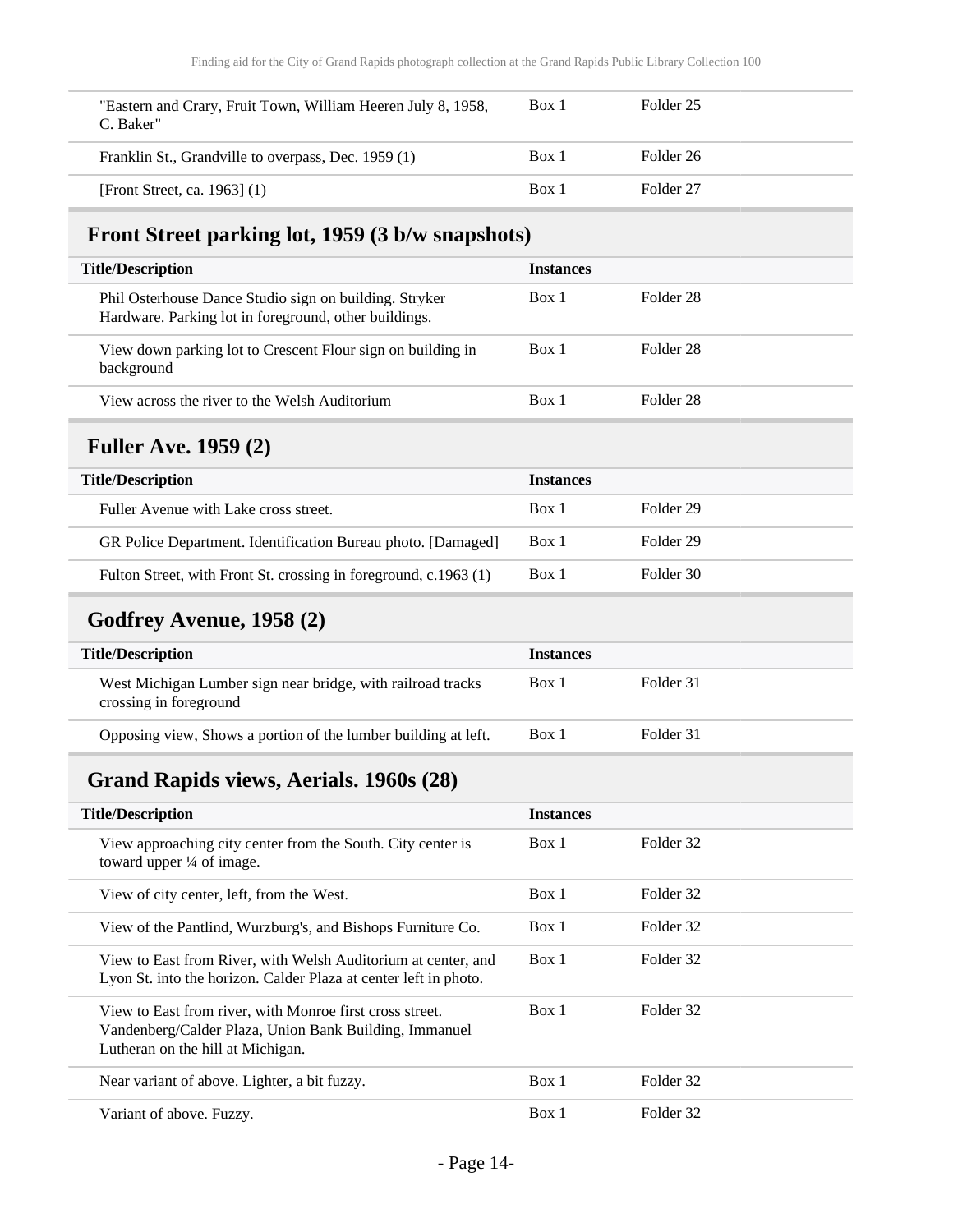| View of plaza from Monroe side, with Ottawa visible on the far<br>(top) side. La Grande Vitesse in place                                                            | Box 1 | Folder 32           |
|---------------------------------------------------------------------------------------------------------------------------------------------------------------------|-------|---------------------|
| Variant of above. Lighter and a bit fuzzy.                                                                                                                          | Box 1 | Folder 32           |
| View of Vandenberg Plaza / Calder Plaza from North to South,<br>with Calder La Grande Vitesse in place.                                                             | Box 1 | Folder 32           |
| View South on Ottawa with Ionia at the left. Union Bank is the<br>white building between, and the x bank is in construction. Lyon<br>St. crosses in the background. | Box 1 | Folder 32           |
| Grand Rapids views, 1960s (51)                                                                                                                                      | Box 1 | Folder 33           |
| Grandville Avenue, 1958, n.d.                                                                                                                                       | Box 2 | Folder 1            |
| Hall Street, 1959,1961                                                                                                                                              | Box 2 | Folder <sub>2</sub> |
| Helicopter, n.d.                                                                                                                                                    | Box 2 | Folder <sub>3</sub> |
| I#96, c.1963                                                                                                                                                        | Box 2 | Folder 4            |
| I#196, c.1963                                                                                                                                                       | Box 2 | Folder 5            |
| Ionia Avenue, c.1950                                                                                                                                                | Box 2 | Folder <sub>6</sub> |
| Kalamazoo Avenue, 1959                                                                                                                                              | Box 2 | Folder <sub>7</sub> |
| Kirtland Street, 1959                                                                                                                                               | Box 2 | Folder <sub>8</sub> |
| Knapp Avenue, 1970                                                                                                                                                  | Box 2 | Folder 9            |
| Lake Drive, c.1950, view of Sutter Pontiac                                                                                                                          | Box 2 | Folder 10           |
| Lake Michigan Drive, 1959                                                                                                                                           | Box 2 | Folder 11           |
| Leonard Street, 1958                                                                                                                                                | Box 2 | Folder 12           |
| Madison Square parking lot, 1959, view of Lenger, Smitters,<br>Laundry                                                                                              | Box 2 | Folder 13           |
| Market Street, c.1958#60                                                                                                                                            | Box 2 | Folder 14           |
| Monroe Avenue, 1960s                                                                                                                                                | Box 2 | Folder 15           |
| North Park Drive, 1958                                                                                                                                              | Box 2 | Folder 16           |
| Ottawa Avenue, 1958, Bird's eye of intersection at Wurzburg's<br>and Siegals.                                                                                       | Box 2 | Folder 17           |
| Ottilia Street, 1959                                                                                                                                                | Box 2 | Folder 18           |
| Oxford Street, 1958                                                                                                                                                 | Box 2 | Folder 19           |
| Parking lots, 1959                                                                                                                                                  | Box 2 | Folder 20           |
| Pearl Street, c.1963                                                                                                                                                | Box 2 | Folder 21           |
| Scribner Avenue, 1956                                                                                                                                               | Box 2 | Folder 22           |
| Sheldon Avenue, 1959, view of Jacobson's and Medical Arts                                                                                                           | Box 2 | Folder 23           |

Sherman Street, 1959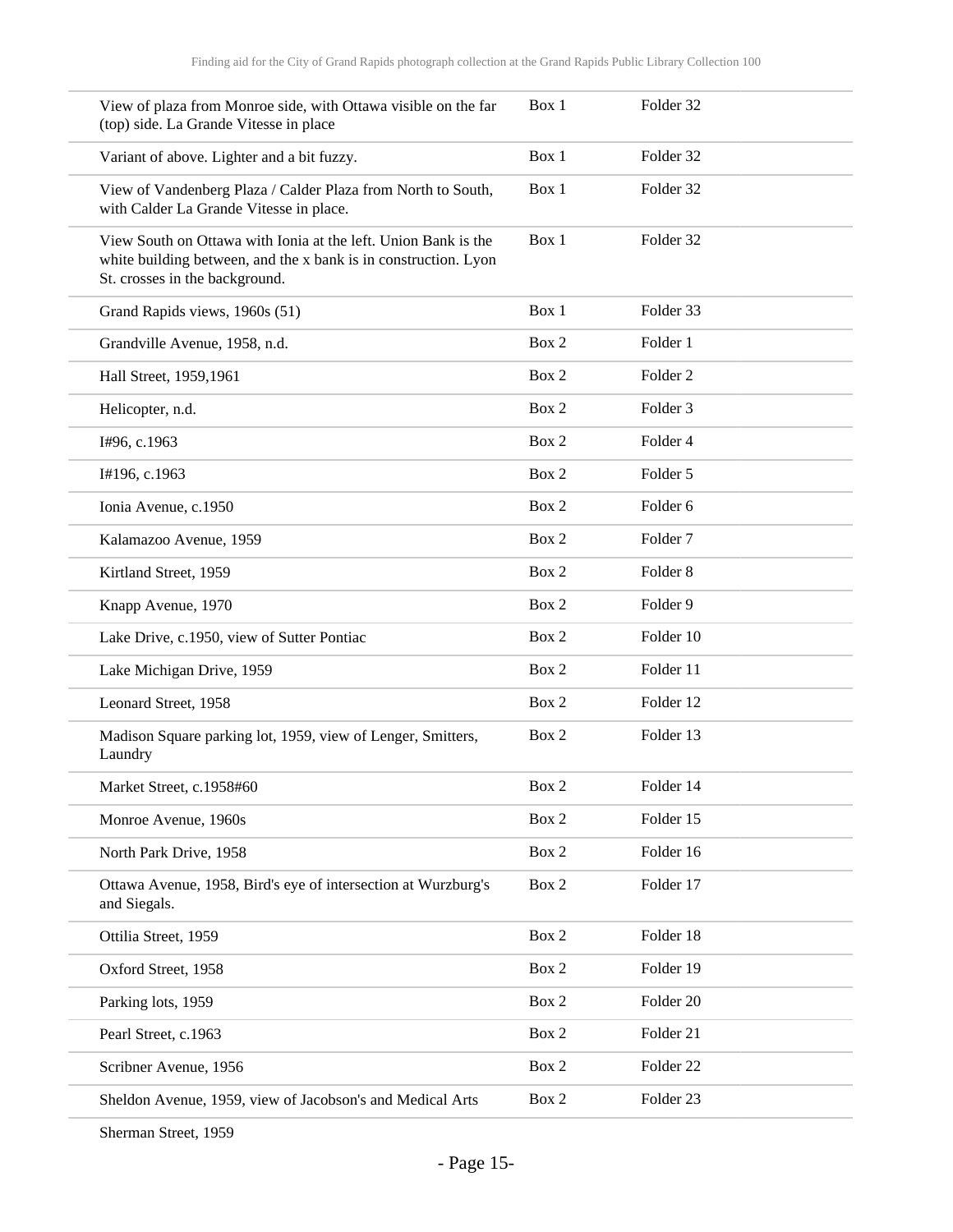<span id="page-15-1"></span><span id="page-15-0"></span>

|                                                          | Box 2            | Folder <sub>24</sub> |  |
|----------------------------------------------------------|------------------|----------------------|--|
| Sixth Street, 1958                                       | Box 2            | Folder <sub>25</sub> |  |
| Stocking Avenue, n.d.                                    | Box 2            | Folder <sub>26</sub> |  |
| Turner Avenue, c.1958                                    | Box 2            | Folder 27            |  |
| US#131, c.1965                                           | Box 2            | Folder <sub>28</sub> |  |
| Unidentified, 1959, n.d.                                 | Box 2            | Folder 29            |  |
| Wealthy Street, 1958#60, view of International Harvester | Box 2            | Folder 30            |  |
| West River Drive, c.1969                                 | Box 2            | Folder 31            |  |
| <b>Negatives, unidentified</b>                           |                  |                      |  |
| <b>Title/Description</b>                                 | <b>Instances</b> |                      |  |
| Negatives 100-01 through 100-51                          | Box 3            |                      |  |
| <b>Negatives, identified</b>                             |                  |                      |  |
| <b>Title/Description</b>                                 | <b>Instances</b> |                      |  |
| 100-051 Alpine Avenue bridge, c.1960                     | Box 3            |                      |  |
| 100-052 Alpine Avenue bridge, c.1970                     | Box 3            |                      |  |
| 100-053 to 100-056 Ann Street bridge, c.1970             | Box 3            |                      |  |
| 100-057 Broadway Avenue bridge, c.1960                   | Box 3            |                      |  |
| 100-058 Burton Street overpass, c.1960                   | Box 3            |                      |  |
| 100-059 Burton at Nelson, c.1959                         | Box 3            |                      |  |
| 100-060 Dickinson at Linden, c.1960                      | Box 3            |                      |  |
| 100-061 Dickinson at Linden, c.1960                      | Box 3            |                      |  |
| 100-062 Eastern Avenue (722), n.d.                       | Box 3            |                      |  |
| 100-063 Eastern Avenue (722), n.d.                       | Box 3            |                      |  |
| 100-064 Hall at Giddings parking lot, c.1960             | Box 3            |                      |  |
| 100-065 Hall at Giddings parking lot, c.1960             | Box 3            |                      |  |
| 100-066 Hall at Giddings parking lot, c.1960             | Box 3            |                      |  |
| 100-067 to 100-075 I#196, c.1960                         | Box 3            |                      |  |
| 100-076 Interurban bridge parking, c.1960                | Box 3            |                      |  |
| 100-080 Market at Godfrey, c.1958                        | Box 3            |                      |  |
| 100-077 to 100-079 Monroe Avenue, 1960s                  | Box 3            |                      |  |
| 100-081 Norwood parking lot, c.1961                      | Box 3            |                      |  |

US#131, c.1970